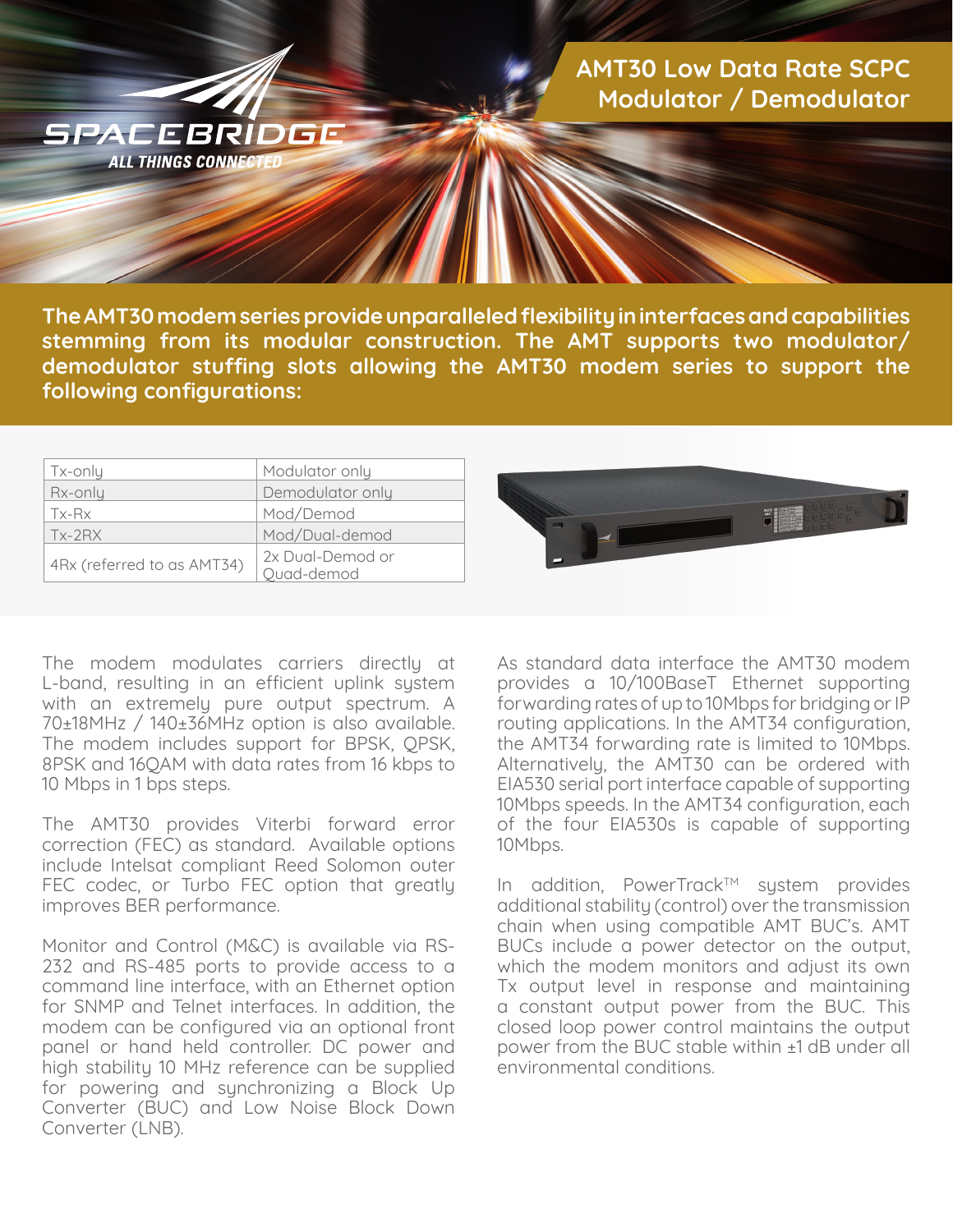

# **ALL THINGS CONNECTED**

## **AMT30 Low Data Rate SCPC Modulator / Demodulator**

## **Features**

- 16kbps to 10Mbps in 1bps Steps
- L-band or 70MHz interfaces
- BPSK ,QPSK, 8PSK & 16QAM Operation
- Bridging and/or IP routing (standard)
- Viterbi FEC
- Multi-demod configurations
- Optional: Reed Solomon
- Optional: Turbo Product Code

## **Optional Features**

- 4Mbps and 10Mbps options.
- Turbo FEC ¾, ⅞, 0.95 rates
- EIA530 in lieu of 10/100BaseT as standard data interface.
- Concatenated Reed Solomon outer/ Viterbi inner FEC
- High stability power supplies
- Reference for BUC and LNB
- Optional front panel display and keypad as shown
- 1:1 redundancy solutions available

## **Performance specifications**

| Modulation: | BPSK, OPSK  |
|-------------|-------------|
| Optional:   | 8PSK, 160AM |

| FEC:      | Viterbi: 1/2, 3/4 or 7/8 rate, k=7   |
|-----------|--------------------------------------|
| Optional: | Reed Solomon Outer Codec for Viterbi |
| Optional: | Turbo Product Code 3/4, 7/8 or 0.95  |

Data and code rates (in 1 bps increments):

| <b>BPSK 3/4</b>   | 14.4 to 4425 kbps   |
|-------------------|---------------------|
| <b>BPSK 7/8</b>   | 16.8 to 5162 kbps   |
| <b>BPSK 19/20</b> | 18.5 to 5686 kbps   |
| QPSK 3/4          | 28.8 to 8850 kbps   |
| QPSK 7/8          | 33.6 to 10000 kbps  |
| <b>QPSK 19/20</b> | 37.0 to 10000 kbps  |
| 8PSK 3/4          | 43.2 to 10000 kbps  |
| 8PSK 7/8          | 50.4 to 10000 kbps  |
| 8PSK 19/20        | 55.5 to 10000 kbps  |
| 16QAM 3/4         | 57.6 to 10000 kbps  |
| 16QAM 7/8         | 67.2 to 10000 kbps  |
| Caramblina        | 1/75 IFCC 700/700 / |

| Scrambling: | V.35, IESS 308/309 CCITT               |
|-------------|----------------------------------------|
| Roll off: I | 0.15, 0.20, 0.25, 0.30, 0.35           |
|             | Spectral Shape: IESS 308/309 compliant |

## **RF Frequency**

| L-band:   | 950 to 1750MHz in 1Hz steps |
|-----------|-----------------------------|
| Optional: | 950 to 2000MHz.             |
| Optional: | 70+/-18MHz.140+/-36MHz      |

## **Modulator Specification**

**IF output connector:**

- Type N (f) 50 Ohm for L-band
- BNC (f) for 70/140MHz, 50 Ohm
- Return Loss ≥17dB

### **RF output power:**

- Range: -5 to -35 dBm, in 0.10 dB steps
- Accuracu: +0.5 dB: Temp
- Stability: +0.25 dB

### **Output spurious/harmonics:**

-55dBc DC to 2500MHz/-50dBc; 1900 MHz to 2500MHz

**Phase noise:** IESS 308/309 compliant

## **BUC reference frequency and stability:**

- Frequency: 10 MHz, 0 dBm, +2 dB
- Stability: 5 x 10-9/per day; 5 x 10-8/year, no frequency/phase hits for external ref.
- Optional: BUC Power Supply 24VDC@4A, 48VDC@2A, 48VDC@4A.

## **Demodulator Specifications**

### **IF input connector:**

- Type N (f) 75 Ohm for L-band,Option: BNC (f) for 70/140MHz 50 Ohm
- Return loss: ≥12 dB
- LNB alarm for short circuit

## **RF input power levels:**

- L band: -70 to -40dBm, AGC
- 70/140MHz: -55 to -35dBm, -5dBm max composite level, AGC

### **LNB Power and Control:**

• Selectable LNB Supply Voltage: ON/OFF, 18 VDC (Horizontal Pol.) or 13 VDC (Vert Pol.), 0.5A max

• LNB Control: 22 +4 kHz single tone burst, amplitude = 0.6 +0.2 V p-p

### **Typical Eb/No Performance @ 10-6 BER QPSK:**

| Rate | Vitterbi,  | Vitterby+RS | <b>TPC</b> |
|------|------------|-------------|------------|
| 1/2  | $61$ d $B$ | 43dB        |            |
| 3/4  | 7.6dB      | 5.7dB       | 3.9dB      |
| 7/8  | 87dB       | 67dB        | 5.4dB      |
| 0.95 |            |             | 75dB       |